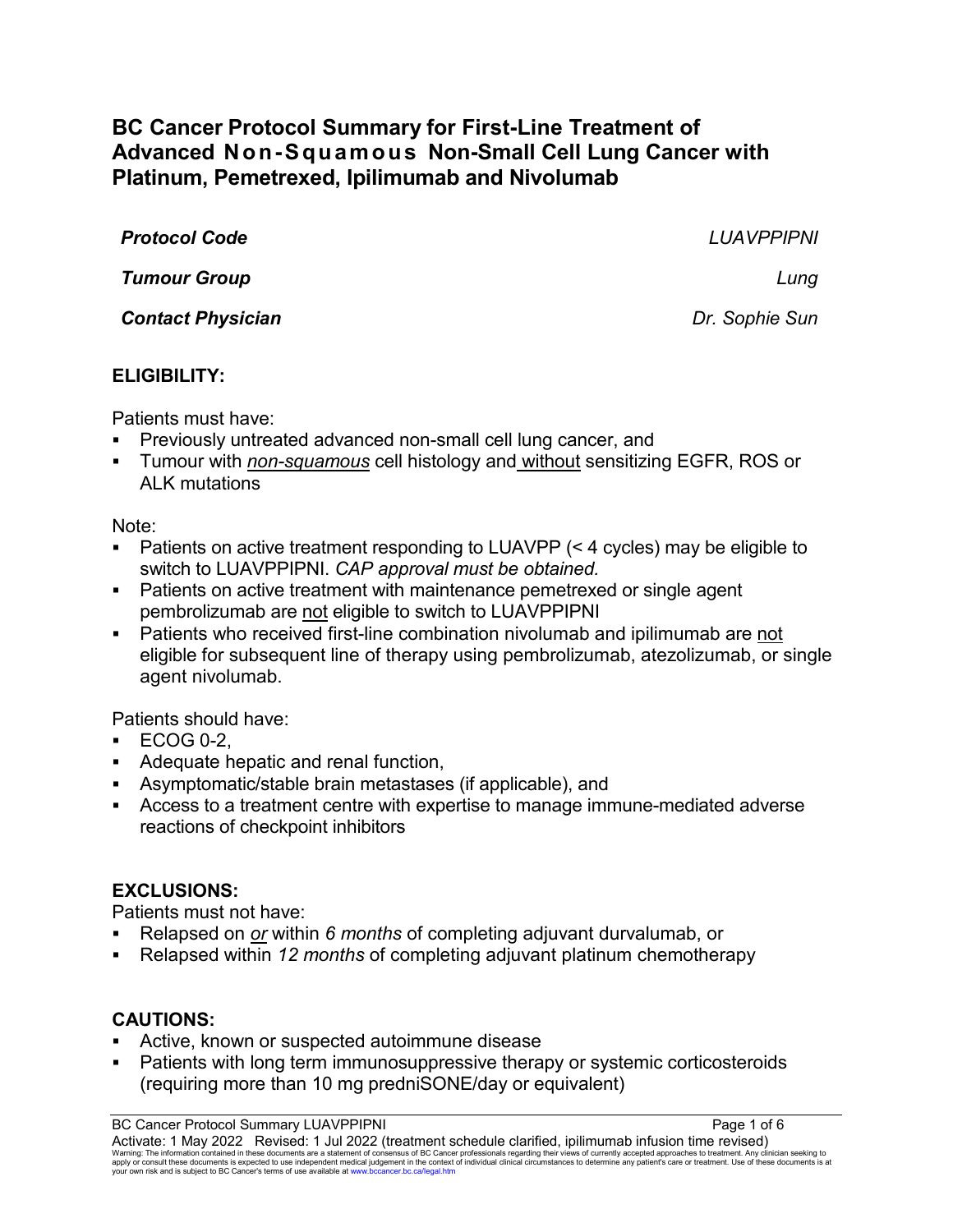## **TESTS:**

- Baseline: CBC & differential, platelets, creatinine, alkaline phosphatase, ALT, total bilirubin, LDH, sodium, potassium, glucose, TSH, morning serum cortisol, chest xray
- Baseline (required, but results do not have to be available to proceed with first treatment; results must be checked before proceeding with cycle 2): HBsAg, HBcoreAb
- Baseline (optional): C-reactive protein and albumin (results do not have to be available to proceed with first treatment)
- **Note: tuberculin skin test strongly recommended**
- Before each treatment: CBC & differential, platelets, creatinine, alkaline phosphatase, ALT, total bilirubin, LDH, sodium, potassium, TSH, creatine kinase, glucose
- Weekly: CBC & differential, platelets during cycles 1 and 2; may be omitted in subsequent cycles
- If clinically indicated: chest x-ray, morning serum cortisol, lipase, serum or urine HCG (required for women of child bearing potential if pregnancy suspected), free T3 and free T4, serum ACTH levels, testosterone, estradiol, FSH, LH, ECG
- Weekly telephone nursing assessment for signs and symptoms of side effects while on treatment (optional).

# **PREMEDICATIONS:**

### Cycles 1 and 2:

- **Vitamin supplementation mandatory** starting at least 7 days prior to the first cycle, and to continue while on treatment, until 21 days after last pemetrexed dose:
	- folic acid 0.4 mg PO daily
	- vitamin B12 1000 mcg IM every 9 weeks
- Prophylaxis for skin rash: dexamethasone 8 to 12 mg PO prior to treatment, then 4 mg PO every 12 hours for 4 doses.
- Antiemetic protocol for highly emetogenic chemotherapy (see SCNAUSEA)
- **If prior infusion reactions to ipilimumab or nivolumab:** diphenhydrAMINE 50 mg PO, acetaminophen 325 to 975 mg PO, and hydrocortisone 25 mg IV 30 minutes prior to treatment

## Subsequent cycles:

- Antiemetics are not usually required.
- **If prior infusion reactions to ipilimumab or nivolumab:** diphenhydrAMINE 50 mg PO, acetaminophen 325 to 975 mg PO, and hydrocortisone 25 mg IV 30 minutes prior to treatment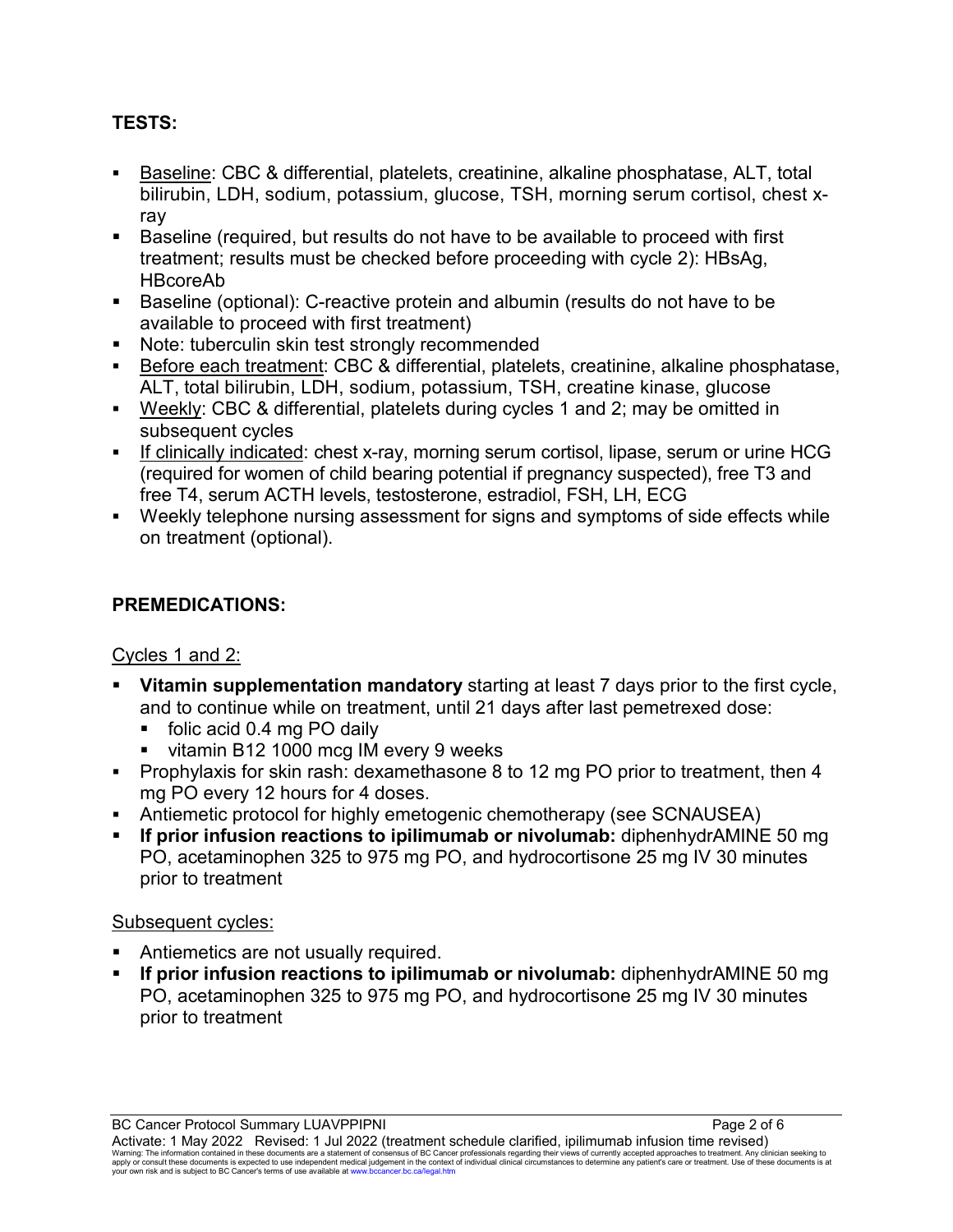### **TREATMENT:**

### **Cycle 1:**

| Drug             | <b>Dose</b>                             | <b>BC Cancer Administration Guideline</b>                                    |
|------------------|-----------------------------------------|------------------------------------------------------------------------------|
| nivolumab        | $4.5 \text{ mg/kg}$<br>(maximum 360 mg) | IV in 50 to 100 mL NS over 30 minutes<br>using a 0.2 micron in-line filter*+ |
| ipilimumab       | 1 mg/kg                                 | IV in 25 to 100 mL NS over 30 minutes<br>using a 0.2 micron in-line filter*+ |
| pemetrexed       | 500 mg/m <sup>2</sup>                   | IV in 100 mL NS over 10 minutest                                             |
| <b>CISplatin</b> | 75 mg/m <sup>2</sup>                    | IV in 500 mL NS over 1 hour                                                  |

\* Use a separate infusion line and filter for each drug

† Nivolumab, ipilimumab and pemetrexed may be given during the pre-hydration period6 ǂ Pre- and post-hydration protocol for high-dose CISplatin required according to institutional guidelines (eg, prehydration with 1 L NS over 1 hour, CISplatin in 500 mL NS with potassium chloride 20 mEq, magnesium sulfate 1 g and mannitol 30 g)

**Cycle 2:** (to be given 3 weeks after Cycle 1)

| Drug             | <b>Dose</b>                             | <b>BC Cancer Administration Guideline</b>                                   |
|------------------|-----------------------------------------|-----------------------------------------------------------------------------|
| nivolumab        | $4.5 \text{ mg/kg}$<br>(maximum 360 mg) | IV in 50 to 100 mL NS over 30 minutes<br>using a 0.2 micron in-line filter+ |
| pemetrexed       | 500 mg/m <sup>2</sup>                   | IV in 100 mL NS over 10 minutest                                            |
| <b>CISplatin</b> | 75 mg/m <sup>2</sup>                    | IV in 500 mL NS over 1 hour+                                                |

 $\dagger$  Nivolumab and pemetrexed may be given during the pre-hydration period<sup>6</sup> ǂ Pre- and post-hydration protocol for high-dose CISplatin required according to institutional guidelines (eg, prehydration with 1 L NS over 1 hour, CISplatin in 500 mL NS with potassium chloride 20 mEq, magnesium sulfate 1 g and mannitol 30 g)

BC Cancer Protocol Summary LUAVPPIPNI **Page 3 of 6** Activate: 1 May 2022 Revised: 1 Jul 2022 (treatment schedule clarified, ipilimumab infusion time revised) Warning: The information contained in these documents are a statement of consensus of BC Cancer professionals regarding their views of currently accepted approaches to treatment. Any clinician seeking to<br>apply or consult t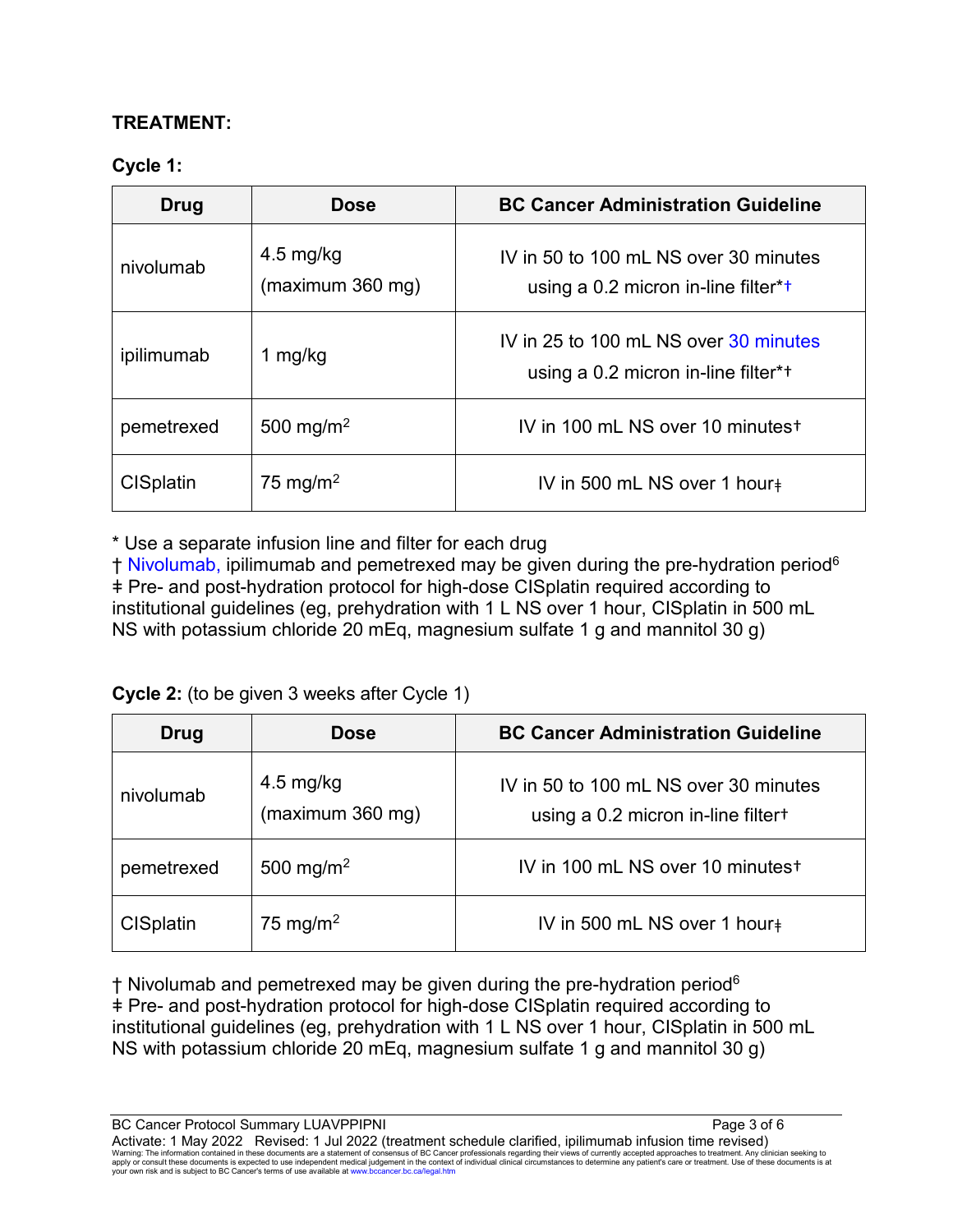#### **Cycle 3 onwards:** (to begin 3 weeks after Cycle 2)

| Drug       | <b>Dose</b>                                    | <b>BC Cancer Administration Guideline</b>                                   |
|------------|------------------------------------------------|-----------------------------------------------------------------------------|
| nivolumab  | 4.5 mg/kg on Days 1 and 22<br>(maximum 360 mg) | IV in 50 to 100 mL NS over 30 minutes<br>using a 0.2 micron in-line filter* |
| ipilimumab | 1 mg/kg on Day 1                               | IV in 25 to 100 mL NS over 30 minutes<br>using a 0.2 micron in-line filter* |

\* Use a separate infusion line and filter for each drug

Repeat **every 6 weeks** until disease progression, unacceptable toxicity, or a maximum of 2 years of treatment (maximum 17 total doses of ipilimumab and 34 total doses of nivolumab).

## **DOSE MODIFICATIONS:**

### **1. HEMATOLOGY (Cycles 1 and 2):**

#### *Based on day 1 counts***:**

| ANC $(x 109/L)$              |     | Platelets (x 10 <sup>9</sup> /L) | <b>Dose</b>  |
|------------------------------|-----|----------------------------------|--------------|
| greater than or equal to 1.5 | and | greater than or equal to 100     | 100%         |
| less than 1.5                | or  | less than 100                    | <b>Delay</b> |

#### *Based on nadir counts (for pemetrexed only)***:**

| ANC (x 10 <sup>9</sup> /L)   |     | Platelets (x 10 <sup>9</sup> /L) | <b>Pemetrexed</b><br><b>Dose</b> |
|------------------------------|-----|----------------------------------|----------------------------------|
| greater than or equal to 0.5 | and | greater than or equal to 50      | 100%                             |
| less than 0.5                | and | greater than or equal to 50      | 75%                              |
| any                          | and | less than 50                     | 50%                              |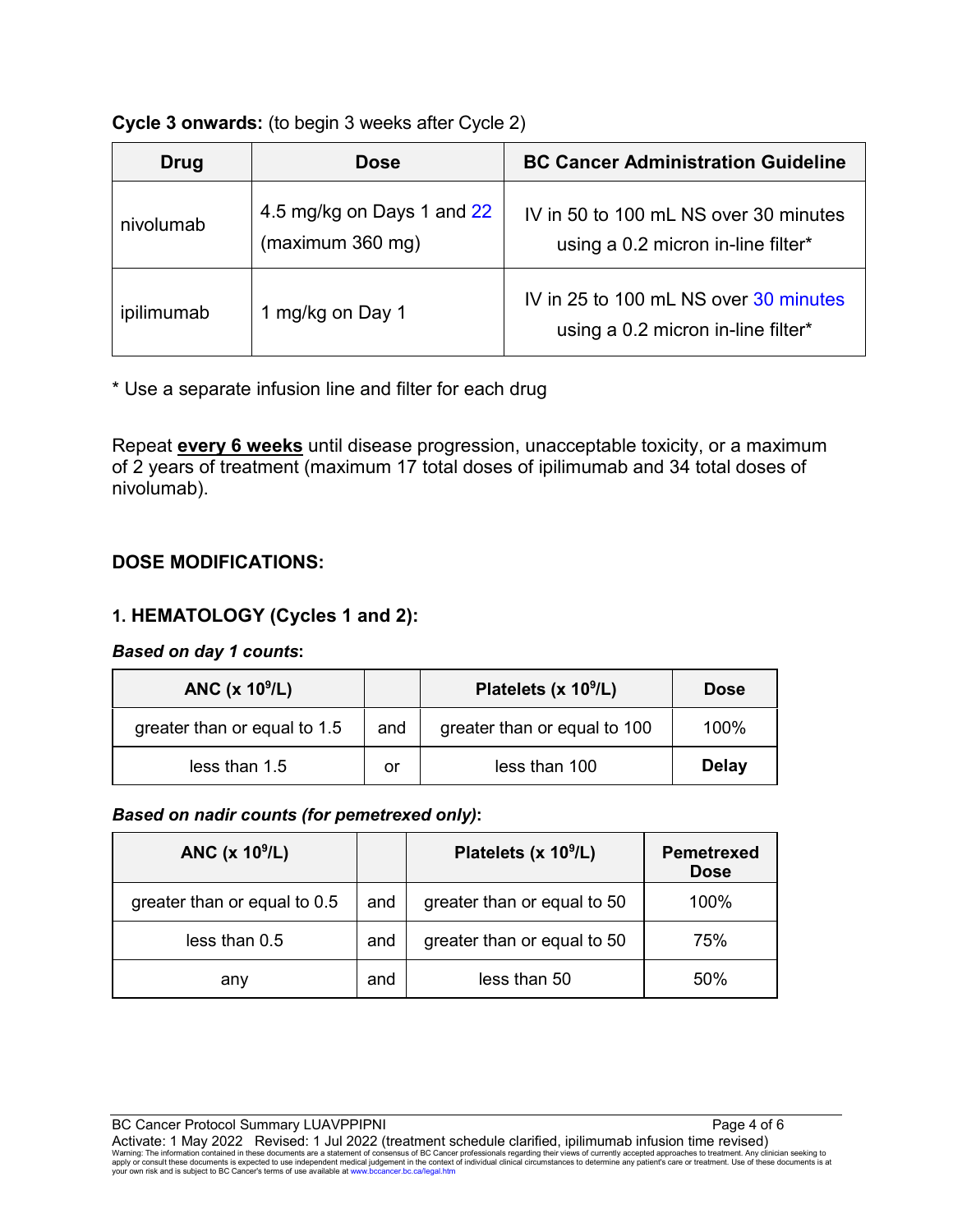### **2. RENAL DYSFUNCTION**

| <b>Calculated CrCl (mL/min)</b> | <b>CISplatin Dose</b>                             | <b>Pemetrexed Dose</b>                 |
|---------------------------------|---------------------------------------------------|----------------------------------------|
| greater than or equal to 60     | 100%                                              | 100%                                   |
| 45 to less than 60              | 80% CISplatin or use<br><b>CARBOplatin option</b> | 100%                                   |
| less than 45                    | <b>Hold</b>                                       | Hold regardless of type of<br>platinum |

# **3. MUCOSITIS**

*For next cycle:*

| <b>Mucositis Grade</b>                           | <b>CISplatin dose</b> | <b>Pemetrexed dose</b> |  |
|--------------------------------------------------|-----------------------|------------------------|--|
| $0 - 2$                                          | $100\%$               | $100\%$                |  |
| 3-4                                              | 100%                  | 50% previous dose*     |  |
| *Discontinue treatment after two dose reductions |                       |                        |  |

### **4. OTHER TOXICITIES**:

- For any other grade 3 or higher toxicity, delay treatment until toxicity resolves, then resume with 25% dose decrease if considered appropriate to resume by attending oncologist
- No specific dose modifications for ipilimumab or nivolumab. Toxicity managed by treatment delay and other measures (see **SCIMMUNE** protocol for management of immune-mediated adverse reactions to checkpoint inhibitors immunotherapy, [http://www.bccancer.bc.ca/chemotherapy-protocols](http://www.bccancer.bc.ca/chemotherapy-protocols-site/Documents/Supportive%20Care/SCIMMUNE_Protocol.pdf)[site/Documents/Supportive%20Care/SCIMMUNE\\_Protocol.pdf\)](http://www.bccancer.bc.ca/chemotherapy-protocols-site/Documents/Supportive%20Care/SCIMMUNE_Protocol.pdf).

## **Alternatively, CARBOplatin may be used instead of CISplatin for Cycles 1 and 2:**

| Drug               | <b>Dose</b>                        | <b>BC Cancer Administration</b><br><b>Guideline</b> |
|--------------------|------------------------------------|-----------------------------------------------------|
| <b>CARBOplatin</b> | Dose = AUC $5 \times (GFR^* + 25)$ | IV in 100 to 250 mL NS over 30<br>minutes           |

¥GFR may be determined by nuclear renogram or estimated by the Cockcroft formula, at the discretion of the attending physician:

| <b>GFR</b> | N x (140-age in years) x wt (kg) |                                  |
|------------|----------------------------------|----------------------------------|
|            | Serum creatinine (micromol/L)    | $N = 1.04$ (women) or 1.23 (men) |

The estimated GFR should be capped at 125 mL/min when it is used to calculate the initial CARBOplatin dose. When a nuclear renogram is available, this clearance would take precedence.